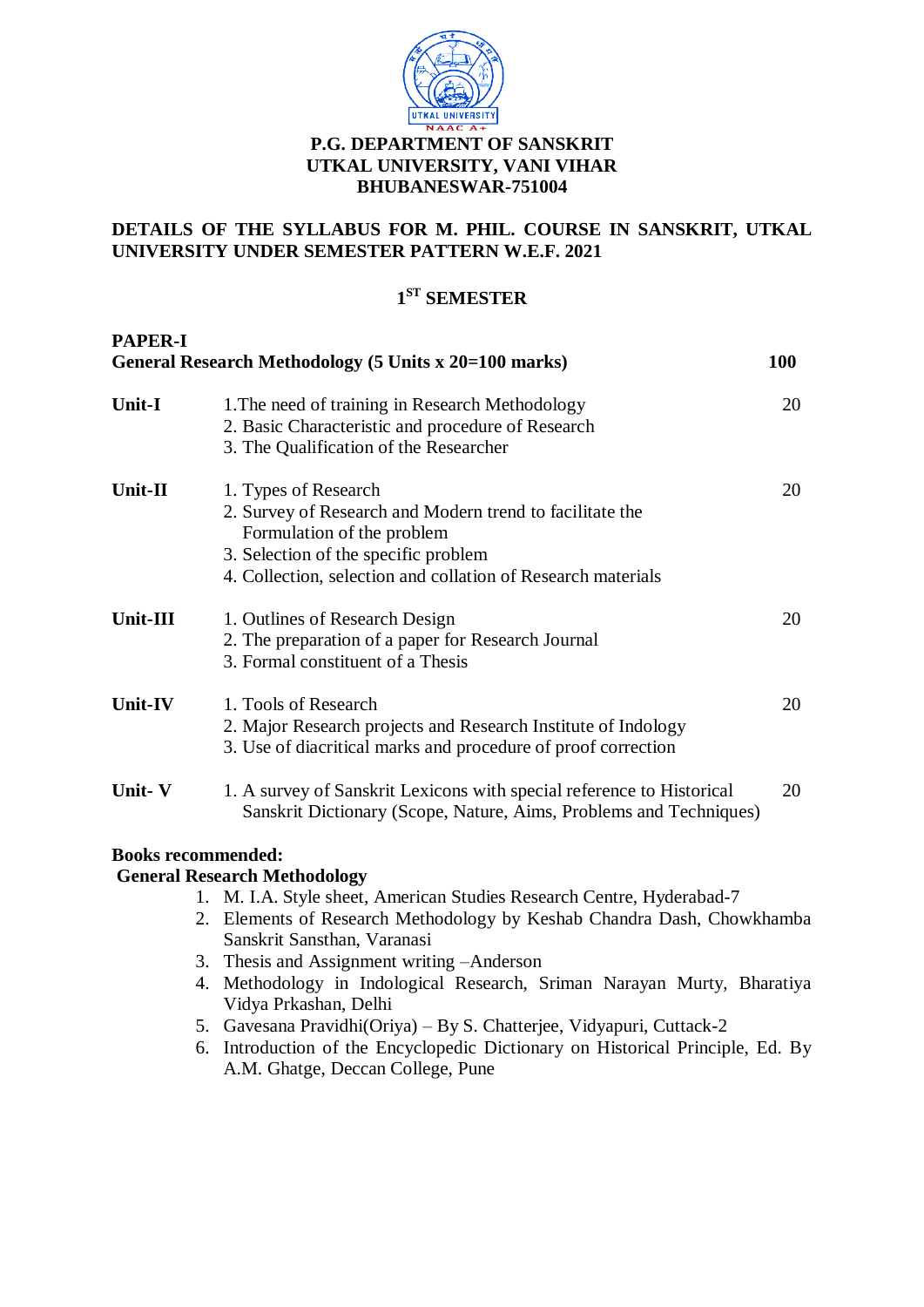| <b>PAPER-II</b>                                                                                                  |    |                                                           |    |
|------------------------------------------------------------------------------------------------------------------|----|-----------------------------------------------------------|----|
| <b>Manuscriptology and Survey of Odishan Research.</b><br>A. Manuscriptology<br><b>B.</b> Survey of Odishan Mss. |    |                                                           |    |
|                                                                                                                  |    | C. Survey of Odishan Research                             | 20 |
|                                                                                                                  |    | <b>Unit-I</b><br>Collection, Preservation and Cataloguing | 20 |
| Writing in Manuscripts, Various readings and critical session<br>Unit $-II$                                      | 20 |                                                           |    |
| Unit –III Process of Critical Editing                                                                            | 20 |                                                           |    |
| Unit –IV Survey of Odishan Manuscripts with special reference to Descriptive                                     |    |                                                           |    |
| Catalogue of Sanskrit mass of Odisha Vol.II(K.N. Mohapatra)                                                      | 20 |                                                           |    |

**Unit –V** Survey of Odishan Research in Sanskrit 20

### **Books recommended for Paper-II**

- 1. An Introduction to Indian Texual Criticism by S.M. Katre, Deccan College, Pune
- 2. A Prolegomena to the Critical Edition of the Mahabharata by V.S. Sukhthankar, BORI, Pune
- 3. An Introduction to Manuscriptology by R.S. Siva Ganesa Murti, Sarada Publishing House, New Delhi-35
- 4. Introduction to New Catalogous V. Raghavan, Madras University
- 5. Catalogous Catalogorum –Aufrecht.

## **Odishan Manuscripts:**

1. Descriptive Catalogue of Sanskrit Manuscripts of Odisha(all volumes)- K.N. Mohapatra & Nilamani Mishra, Odisha State Museum & Sahitya Academy, Bhubaneswar

#### **Survey of Odishan Research:**

- 1. Jayadeva Bibliography by Prof. R.N. Panda, Prachya Bharati Publication, V.S.S. Nagar, Bhubaneswar -2001
- 2. Research Trends in Sanskrit in Odisha by Prof. G.K. Dash, Santosh Publication, Cutytack  $1<sup>st</sup>$  Ed. 1996 and Subhadra Publications, Bhubaneswar,  $2<sup>nd</sup>$  Ed. 2013

#### **2 ND SEMESTER**

### **Paper –III Research & Publication Ethics (RPE)**

| <b>Unit-I</b> | Book review, Review of Research Paper                                            | 20 |
|---------------|----------------------------------------------------------------------------------|----|
|               | <b>Unit-II</b> Presentation of Seminar Paper                                     | 20 |
|               | Unit –III Philosophy and Ethics                                                  | 20 |
|               | 1. Introduction to philosophy: definition, nature and scope, concept, branches   |    |
|               | 2. Ethics: definition, moral philosophy, nature of moral judgments and reactions |    |
|               | Unit-IV Scientific Conduct                                                       | 20 |
|               | Intellectual honesty and research integrity<br>Ι.                                |    |
|               | Misconducts: Falsification, Fabrication, and Plagiarism<br>2.                    |    |
|               | Unit - V Publication Ethics                                                      | 20 |
|               | 1. Publication ethics: definition, introduction and importance                   |    |
|               | 2. Publication misconduct: definition, concept, problems that lead to unethical  |    |
|               | behavior                                                                         |    |

3. Violation of publication ethics, authorship and contributor-ship